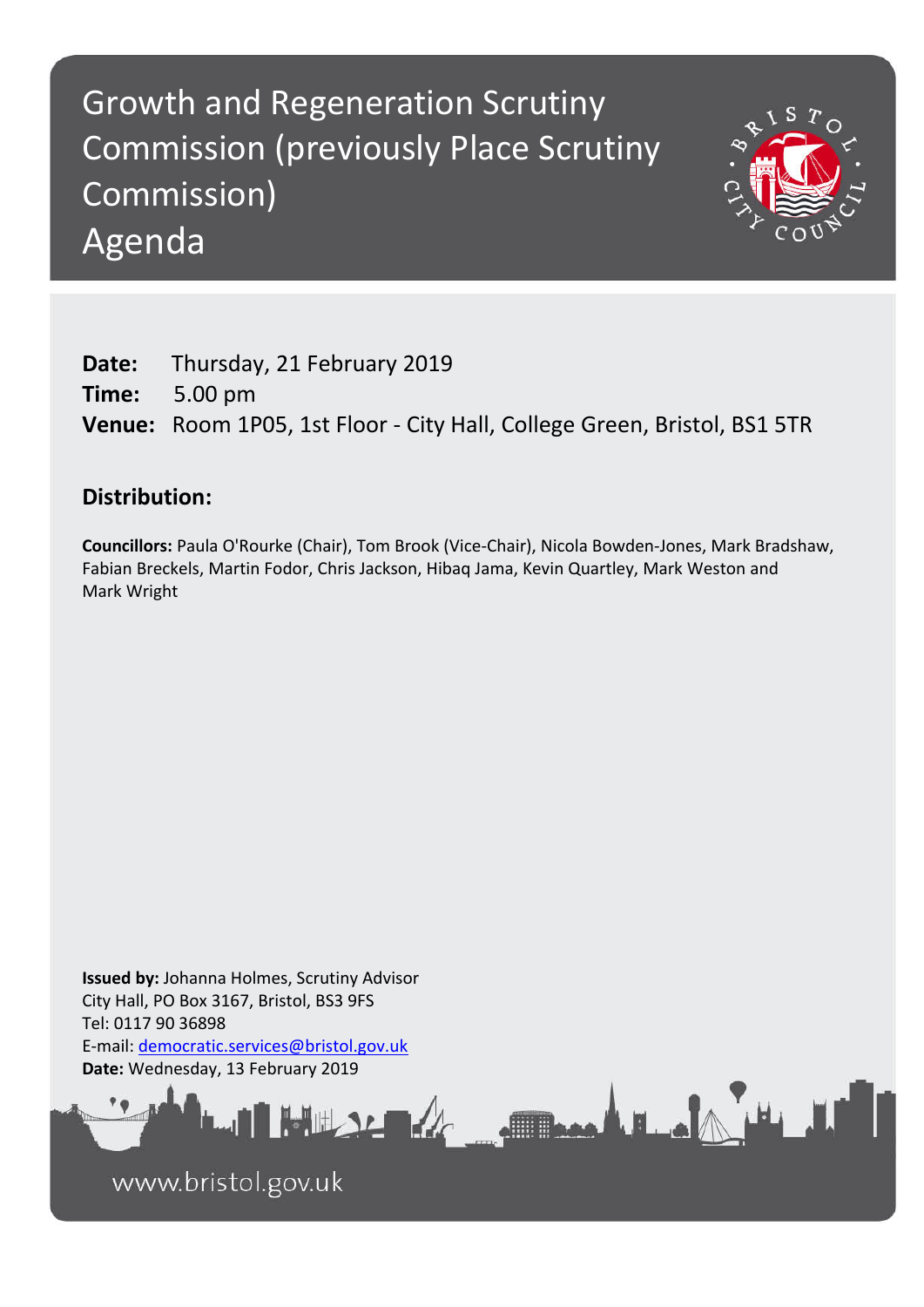# Agenda

### **1. Welcome, Introductions and Safety Information**

**(Pages 4 - 5)**

#### **2. Apologies for Absence and Substitutions**

#### **3. Declarations of Interest**

To note any declarations of interest from the Councillors. They are asked to indicate the relevant agenda item, the nature of the interest and in particular whether it is a **disclosable pecuniary interest**.

Any declarations of interest made at the meeting which is not on the register of interests should be notified to the Monitoring Officer for inclusion.

#### **4. Minutes of Previous Meeting and Action Sheet**

To agree the minutes of the previous meeting as a correct record. **(Pages 6 - 18)**

#### **5. Chair's Business**

To note any announcements from the Chair

#### **6. Public Forum**

Up to 30 minutes is allowed for this item

Any member of the public or Councillor may participate in Public Forum. The detailed arrangements for so doing are set out in the Public Information Sheet at the back of this agenda. Public Forum items should be emailed to [democratic.services@bristol.gov.uk](mailto:democratic.services@bristol.gov.uk) and please note that the following deadlines will apply in relation to this meeting:-

Questions - Written questions must be received 3 clear working days prior to the meeting. For this meeting, this means that your question(s) must be received in this office at the latest by *5pm on Friday 15th February 2019*

Petitions and Statements - Petitions and statements must be received on the working day prior to the meeting. For this meeting this means that your submission must be received in this office at the latest by *12.00 noon on Wednesday 20th February 2019.*